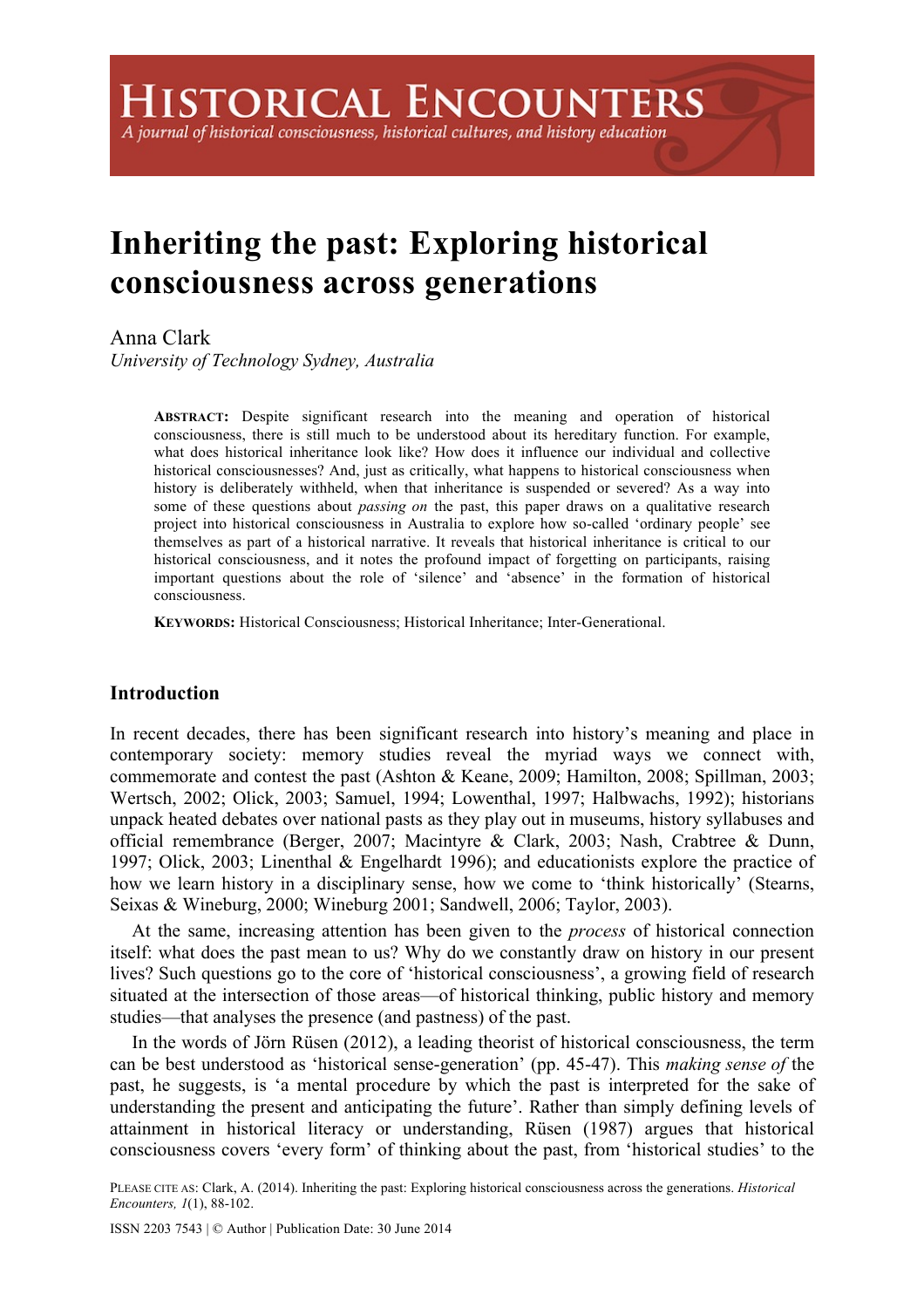'use and function of history in private and public life' (p. 284). In other words, the questions used to get students thinking about their relationship to the past in class are the same questions we implicitly consider day to day, as the Canadian history educationist Peter Seixas (2006a, p. 15) has considered: How should we judge the actions and values of people in the past? How did things get to be as they are today? And which stories about the past should be told and passed on to the next generation?

Thus historical consciousness includes not only humanity's capacity for critical historicism, but also its interest in the past: it is both learnt (through the disciplinary skills of history) and innate (in that we recollect) (Rüsen, 2005; Ahonen, 2012; Lee, 2002; Megill, 1994). More than simply helping us to understand how we connect to history, historical consciousness reveals history as fundamental to the ways we think about ourselves: turning 'what happened' into history is a unique and ubiquitous human activity.

Central to this process of day-to-day history making are the histories we are bequeathed and leave behind. Despite significant research into the meaning and operation of historical consciousness (eg. Seixas, 2006b; Straub, 2005), there is still much to be understood about its hereditary function. For example, what does historical inheritance look like? How does it influence our individual and collective historical consciousnesses? And, just as critically, what happens to historical consciousness when history is deliberately withheld, when that inheritance is suspended or severed?

Some scholarship does exist on the relationship between historical consciousness and inheritance — most notably, Sam Wineburg et al.'s exploration of intergenerational historical consciousness and school education (Wineburg, Mosborg, Porat, & Duncan, 2007) — yet there is still much to be understood about the ways historical inheritance and occlusion shape both historical engagement *and* what oral historians describe as our 'composure' (the ways we construct narratives of ourselves) (Summerfield, 2004; Abrams, 2014).

As a way into some of these questions about *passing on* the past, this paper draws on a qualitative research project into historical consciousness in Australia. The project uses interviews with one hundred people from five communities around the country to examine: (1) the ways we connect to past, and why; (2) how people engage with public and official accounts of the past, popular histories, community and family histories, as well as contested narratives; and (3)—as this paper explores—how people see themselves in the process of historical inheritance.

Broadly speaking, the research confirms understandings of historical consciousness as a process that is ultimately fluid and shifting constantly during our lives, rather than representing any specific level of attainment. And participants explained how life events such as birth and death were catalysts for historical engagement that marked their own life stories. In particular, my paper uses this qualitative research to explore how so-called 'ordinary people' see themselves as constructed by, and constructing, a historical narrative—and in turn it reveals that historical inheritance is critical to our historical consciousness. The paper also notes the profound impact of forgetting on participants, which raises important questions about the role of 'silence' and 'absence' in the formation of historical consciousness.

## **The Whose Australia? project**

'We all make histories endlessly', the Australian historian Greg Dening once mused. 'It is our human condition to make histories' (Dening, 1996, p. 35). That constant presence of the past as an effect of our humanity also captivated Paul Ricoeur, who wrote about our 'historicity' the 'fundamental and radical fact that we make history, that we are immersed in history, that we are historical beings' (as cited in Hamilton, 2003, p. 81).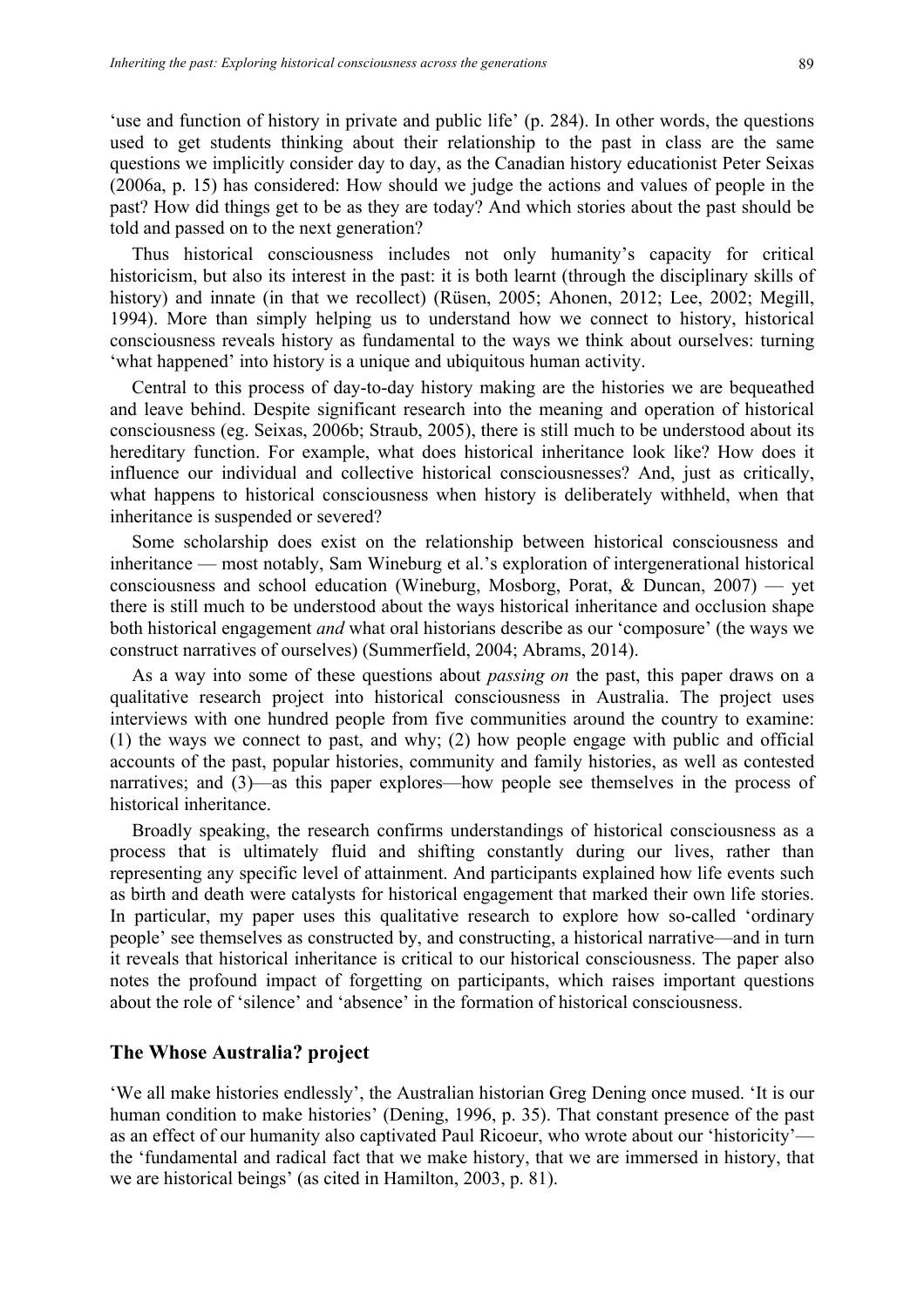The effects of our historicity have been explored by a number of scholars in recent years, several of whom have noted warily that an increasing popular interest in the past has come at the expense of more critical historical engagement (Tosh, 2008; Lowenthal, 1998; Nora, 1996-98). As John Tosh (2008) has argued, 'We are confronted by the paradox of a society which is immersed in the past yet detached from its history' (pp. 6-7). Thinking '*about* history' and 'thinking *with* history' must not be conflated, he continued. To be sure, that distinction Tosh champions between the popular 'past' and more rigorous 'History' (with a capital H) has been widely noted in memory studies and public history (Jensen, 2009; Hamilton, 2003; Lowenthal 1997).

Others question if such an opposition is the best way to describe the overwhelming presence of the past. In a recent Canadian study involving interviews with nearly three and a half thousand people, researchers cast doubt on whether popular historical interest necessarily came at the expense of critical historical thinking: 'We acknowledge that many Canadians may be alienated from formal history, but we did not begin with this assumption … [and] our respondents, it seems, were as at home with 'history' as they were with 'the past'' (Conrad, Ercikan, Friesen, Létourneau, Mulse, Northrup, & Seixas, 2013, pp. 8-9).

This *Canadian and Their Pasts* project built on two large qualitative studies from the US and Australia, which similarly explored the ways people engaged with history. Roy Rosenzweig and David Thelen's (1998) influential American study noted a wealth of 'popular history making' in the United States, in addition to more established academic and official historical productions. Similarly, Paul Ashton and Paula Hamilton's (2010) *Australians and the Past* project interviewed hundreds of Australians and noted a widespread contemplation of what they neatly termed 'past-mindedness' (p. 10).

Such research also confirmed ordinary people's distinct lack of engagement with more formal national narratives, which they considered to be much more prescribed and remote. Participants in all three studies often found it difficult to engage directly with the national history they learnt at school, for example, confirming the public anxiety about historical knowledge being in a state of perpetual 'crisis' across all three jurisdictions (Sears & Hyslop-Margison, 2007; Clark, 2003, 2008; Nash et al., 1997; Symcox 2002; Morton, 2000, 2006). Meanwhile, their own stories and experiences generated very strong connections with the past, revealing how the intimate past is the one that matters most: respondents kept objects to pass on to their own children or grandchildren, participated in family reunions, compiled genealogies, visited museums, heritage trails and historical societies; they talked about the past with their friends and families; and they avidly consumed history—in the form of historical fiction, documentaries and popular history books.

The project this paper is based on, titled *Whose Australia? Popular Understandings of the Past*, has been strongly influenced by these large, pioneering studies. Like them, it seeks to shed light on historical consciousness by examining the ways people engage with the past throughout their lives. But it does so by asking participants to reflect on how they locate their own historical sensibilities in the context of wider public and academic debates over the past. And for that reason, the research employs a new method that could best be described as 'oral historiography' to examine popular engagement with Australian history. This approach uses techniques of oral history, focus group work and qualitative analysis to examine how history is understood in the community.<sup>1</sup> Unlike a number of prominent research surveys, the *Whose Australia?* project does not measure levels of factual historical knowledge (Civics Expert Group, 1994; Print 1995; Ministerial Council, 2006). Nor does it focus on Australians' popular history making (such as their interest in genealogies, membership of historical societies, and historical consumption) (Crozier, 1994; Kyle, 1994; Sear, 2013). Instead, this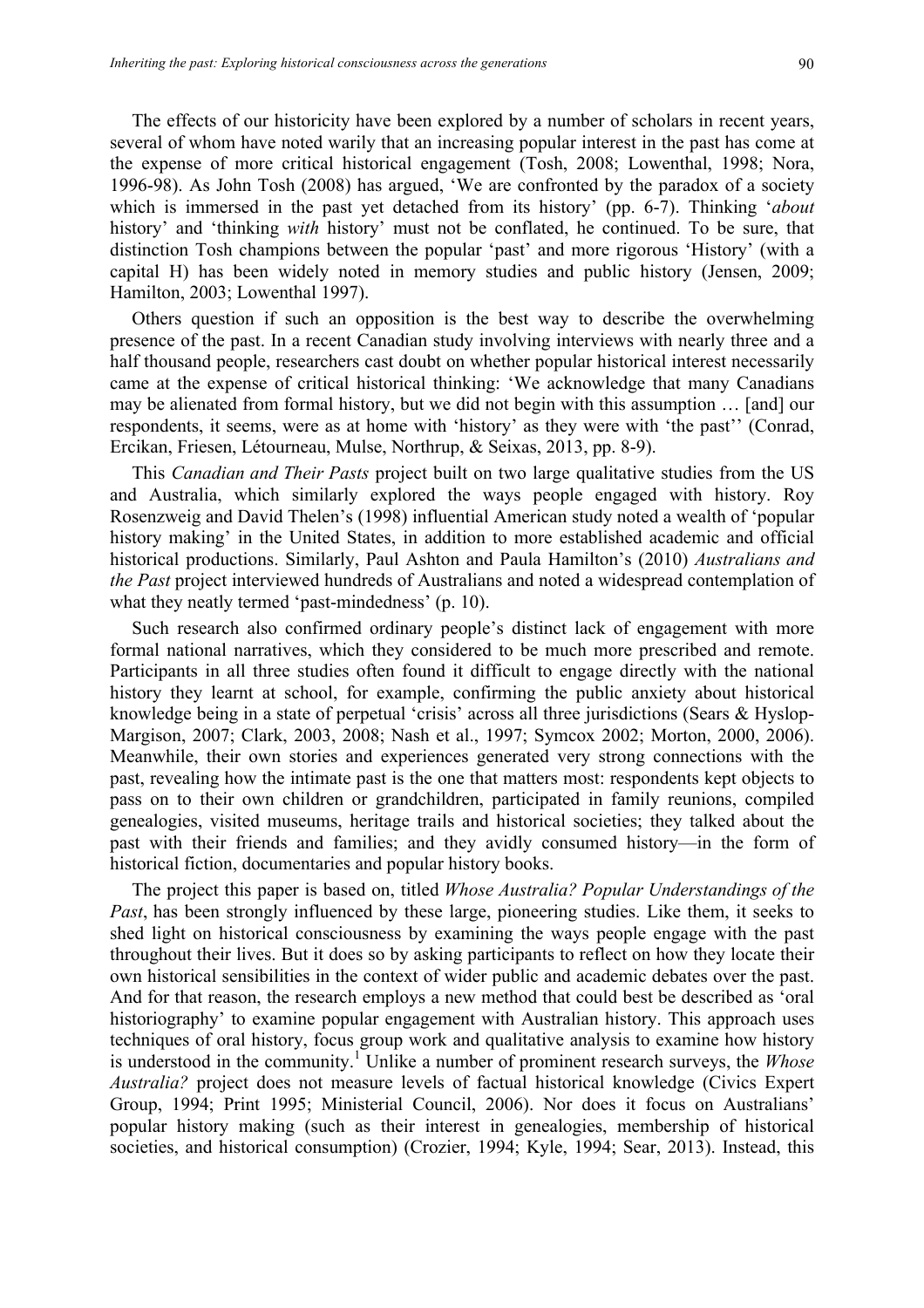oral historiography seeks to uncover how people negotiate family and community histories as well as national narratives, and why.

By people, I mean 'ordinary people', Australians from all walks of life: those who may read the newspaper, but equally may not; those interested in history, and those who have been turned off the subject since school; the unemployed, retirees, young people, migrants, Indigenous Australians and small business owners. All are relevant. Their quotidian historical discourses provide the primary source material for this research.

Admittedly, there is nothing 'ordinary' about a researcher inviting themselves into a community group to ask questions about the past. But the voices this project captures are indeed everyday—and they shed considerable light on how people around the country see themselves as historical beings. I use the term 'ordinary' advisedly, however,. For one thing, it is difficult to distinguish such an emblematic word from the public discourse it inhabits. Politicians and public commentators notoriously draw on the imagery of 'ordinary' people for political traction, conjuring and controlling everyday collective images such as 'the mainstream' and 'working families' as a way of enhancing their political legitimacy (Brett, 2005; Phillips & Smith, 2000).

Despite the political valency of 'ordinariness', however, this paper persists with the image of 'ordinary Australians' because that is how many people see and describe themselves (Hirst, 2002). This participative research has been particularly influenced by Judith Brett and Anthony Moran's excellent long-term qualitative study, *Ordinary People's Politics* (2006), which traced the political beliefs and engagement of several Australians over many years. In this sense, the research attempts to produce what historians Jean Burgess, Helen Klaebe and Kelly McWilliam (2010) have called 'participatory public history' (p. 152)—giving voice those 'ordinary' or 'vernacular' historical conversations. The participants in the study are neither professional historians, politicians nor public commentators, but they do have opinions about public contests over Australian history that warrant acknowledgement and examination.

Despite the constant co-option of 'ordinary people' into public discourse, there is still much to be learnt about how they engage with the nation and how they articulate their own historical consciousness in the context of powerful public historical narratives. As the American history educationist, Sam Wineburg (2001), has noted, there have been 'few attempts to track how the processes of historical memory play out in the lives of ordinary people: how it is that the proverbial person-on-the-street embodies (or doesn't) the broad social processes posited by theorists of collective memory' (p. 249). Rüsen himself (2005) is insistent on examining the significance of what he describes as the 'most profane procedures of memory' (p. viii). And the Finnish scholar Sirkka Ahonen (2012) has similarly defined the 'vernacular level of social memory' as a critical element of historical consciousness (p. 13).

In response, this research aims to populate public and political discussions about national history with the voices of ordinary people from around the country. Five communities were chosen to conduct this qualitative study using a purposive sampling method as a way to generate a breadth of socio-economic, cultural and geographic background among participants (Phillips & Smith, 2000, pp. 206-207): Marrickville (a municipality and suburb in inner Sydney), Chatswood (a community in Sydney's affluent north shore), Brimbank (a multicultural and working class community in outer western Melbourne), Rockhampton (a large rural town in Central Queensland), and Derby (a remote town with a large Indigenous population in far North-western Australia). Both individuals and focus groups have been interviewed for the project, and were approached through community organisations such as seniors' centres and sporting clubs, education institutions such as universities and TAFEs, as well as migrant resource centres, youth groups and so on. In total, I have spoken with 100 people individually and in groups in the five communities.<sup>2</sup> Aged from their teens to their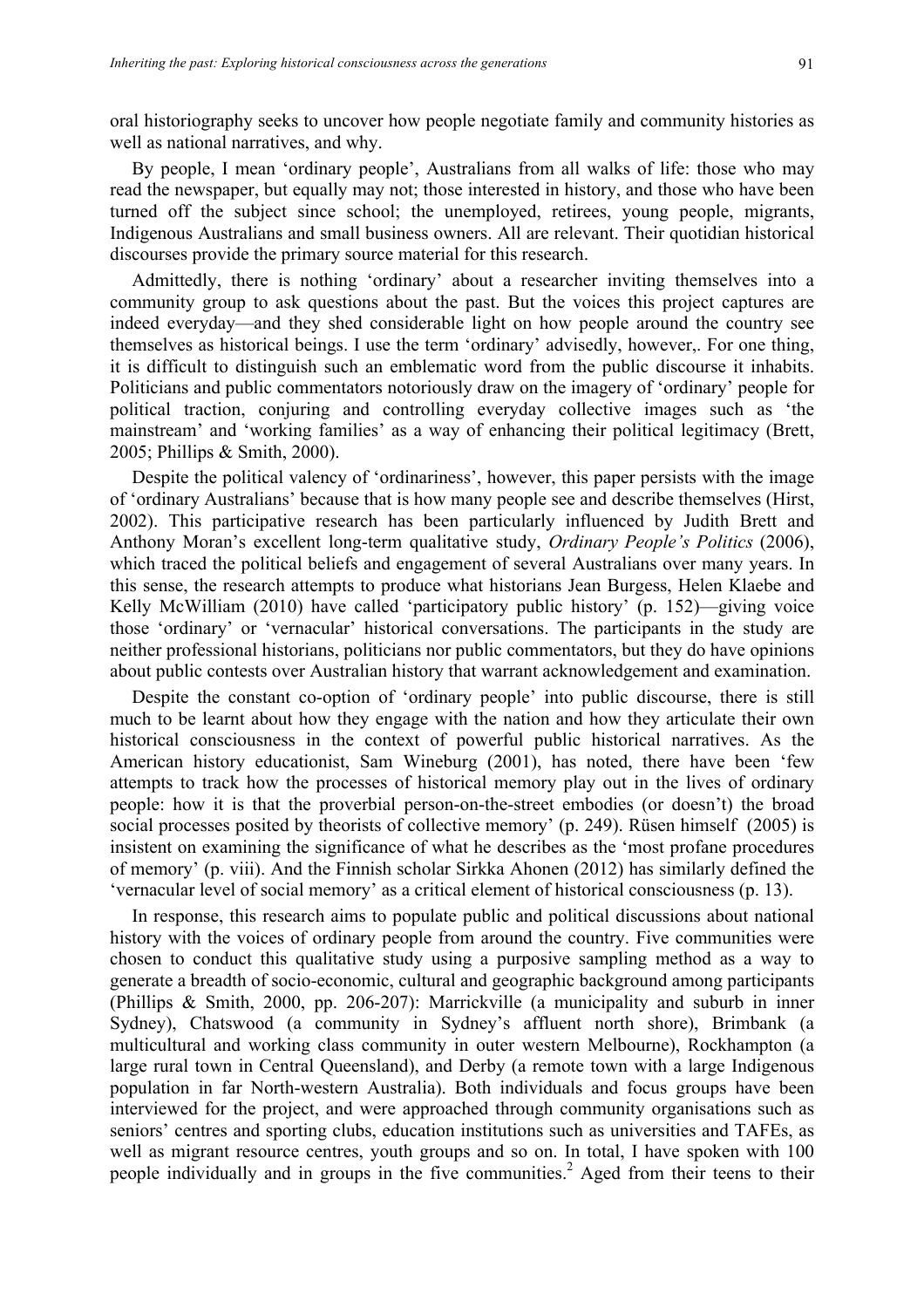nineties, these diverse participants from very different backgrounds reveal the many complex and varied ways that people connect to the past.

#### **Historical generations**

In the *Canadians and Their Pasts* study, researchers found that 75% of respondents had an heirloom they wished to pass on the next generation (Conrad et al., 2013). The American and Australian research it was based on had also found similar evidence of overwhelming desires among participants to inherit and pass on objects from the past (Rosenzweig & Thelen, 1998; Ashton & Hamilton, 2010). Others have noted the importance of family stories and personal narratives as critical components of our historical legacies (Allen, 1992). Drawing on sociologist Erik Erikson's term of 'generativity', Anna Green (2013) also senses the importance of the passing on family stories not simply to our own historical sensibilities, but to the development and care of the next generation.

But when are these intergenerational historical connections forged? Perversely, perhaps, death is a common *moment* for people to begin asking those historical questions of themselves and their families. Again and again in their interviews for the *Whose Australia?* project, participants regretfully described a sense of sadness in their connections to the past: if only they had brought out the tape recorder earlier; if only they had asked their parents about that family heirloom; if only the story had been written down or told sooner. It was a sad irony, said Richard from Chatswood, that 'you don't want to find this information out until you're older, and it's too bloody late! Gone!'

For Vicki in Marrickville, her father's death had created a constant historical vacuum that she wanted to fill: 'My father died when I was 12, and as you get older, and get married and have your own children, you don't get that dialogue that you do with that part of the family', she said. 'So I suppose that was my first, um, I wanted to know more, I wanted to know more about his side of the family.' Following his father's recent death, Don from Chatswood had compiled his memoirs, which he then circulated around the family. 'I'd never thought of it as history, particularly, when I was younger', he explained. 'Only later. You think of it particularly after your parents have died, I think.'

Indeed, the physical loss of a loved one was often described in the interviews as a profound loss of *memory* and *history*. Wendy, a volunteer English teacher at a migrant resource centre in Chatswood, talked about her mother's death in those terms precisely: 'You know, she had recipes, she had everything. She was like a walking encyclopedia of *our* life and the way *we*, our family, did things. And that was just shut down instantly.' That sense of grasping at a past which had simply *gone* was a common experience for many of those I spoke with.

Others described the feeling as a collective loss among their community more broadly. For a group of Indigenous teachers in Derby, the experience of death as a historical erosion was an issue the community as a whole needed to address: 'When you start losing the old ones, your history disappears', said Janie. And in a place where history and narrative is explicitly custodial, the death of a story keeper (sometimes known as the 'right one' or 'boss' of a story) has profound consequences for the maintenance of language and culture. 'Yep. It's just orally spoken, you know', added Alison, another teacher. 'And these days, the old people are starting to lose their memories and stuff.'

So the scramble to reassemble family stories following loss, as well as the urge to pass on history as our own ends become imminent, are clearly responses to the historical rupturing that comes with death and dying. Jenny, an Indigenous elder from Derby, had not been interested in history when she was young: 'it was just school, education, work, friends—that was it. As I get older now, I'm realising that I have to do all this stuff while I can, you know,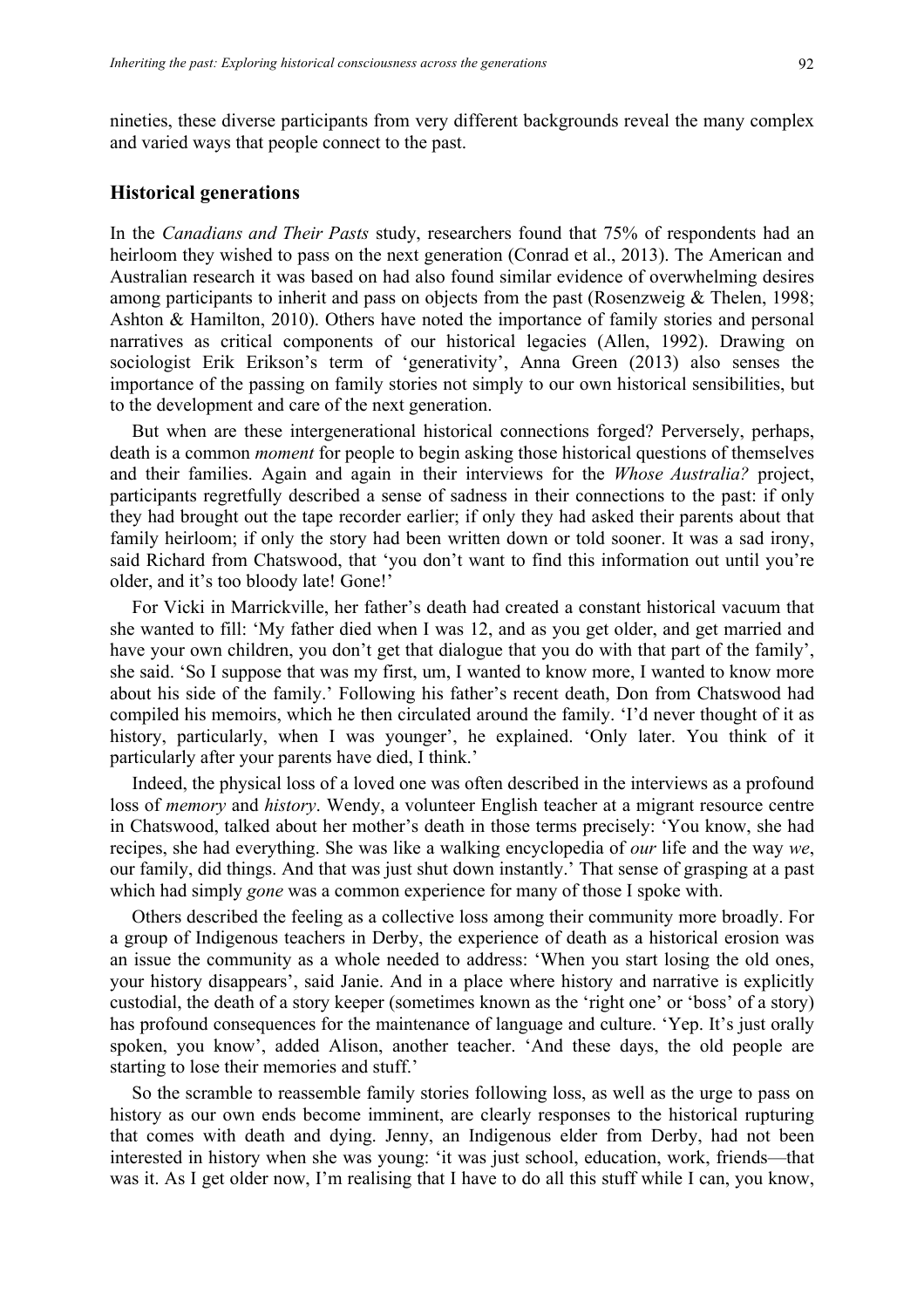so it can benefit our grandchildren and great-grandchildren in this family.' That motivation to connect to the past was frequently linked with death—sometimes with a healthy dose of selfdeprecation: 'As you see that end date, you think, 'Maybe I'd like just something left behind!'' quipped Peter from Chatswood.

Just as the disruption of death drew many closer to their family histories, birth was an equally powerful impetus to look back. And in many of the interviews, it was these life events—the birth of a child, or the death of a parent or grandparent—that sparked a strong historical engagement among respondents. Some, like Kyleen, a university student in Brimbank, wanted to mark the historical moment by taking a lock of hair or casting prints of their newborn. And the proliferation of some industries that exist solely to capture those historical 'moments' confirms the constant urge people have to mark them in their lives (De Groot, 2009). For others like Dany, a member of a Chatswood synagogue, the birth of a child was a catalyst for historical connection itself. Dany hadn't been 'very interested' in family history, but after her daughter's birth she became very connected: 'I suddenly realised that I knew *nothing* about my family … I really, really wanted to find out stuff so that I could tell my kids, and particularly my grandchildren. And I'm really glad I did now, because now I know.'

These 'moments' of historical connection are critical to this paper for the way they point to the hereditary function of historical consciousness. Again and again in their interviews, participants described how they became interested in history during these explicitly intergenerational life events. Events of birth and death were not only life events in people's personal narratives, but became prompts for them to place themselves in a longer, intergenerational historical narrative. Such moments frequently prompted questions for participants about what they wanted to inherit from the past, as well as what they wanted to pass on. In other words, their historical sensibilities were touched explicitly by questions of historical inheritance.

As people get older, moreover, they gain the language to give their narratives more meaning (Bruner, 2005; Polkingorne 2005). And in turn, those narratives become even more critical to their sense of self, which perhaps explains how research subjects increasingly turned to the past as a way of understanding our own narratives during the course of their lives (Wertsch, 2004). Participants essentially saw themselves as characters in a long and complex story. The stories themselves varied greatly, of course, as the precise location and details changed with each interviewee. But the actual *use* of established storylines—noting the struggles and joys of childhood, migration, work and family-life—across the generations was a recurring, if not universal, mode of explaining their histories (see, for example: Allen 1992).

Indeed, many participants described a sort of growing *historical recognition* they experienced as they got older. They developed a historical consciousness that increasingly framed their life experiences in a narrative that was related both to older generations and those coming. 'I think as you get older you maybe appreciate history a lot more', Malcolm from Chatswood commented. 'Yes, you're sort of becoming more a part of it yourself!', agreed Don. 'That's true', added Malcolm. 'You have time to appreciate it too.' For Anita in Chatswood, it was the cultural vacuum of migrating to Australia from the UK that had confirmed her need for history. 'It's becoming more and more important', she acknowledged. 'I think once I got to my early forties then history became important. And when I moved to Australia, yeah, I was forty, forty-one when I got here, and I didn't have any family here. I had two friends—that was it. And I *crave* history.'

Even younger respondents described this process of a developing historical consciousness as they became adults. 'I didn't have a lot of interest, you know. As you're growing up when you're younger, you don't care [about history]', said Manisha in her focus group at a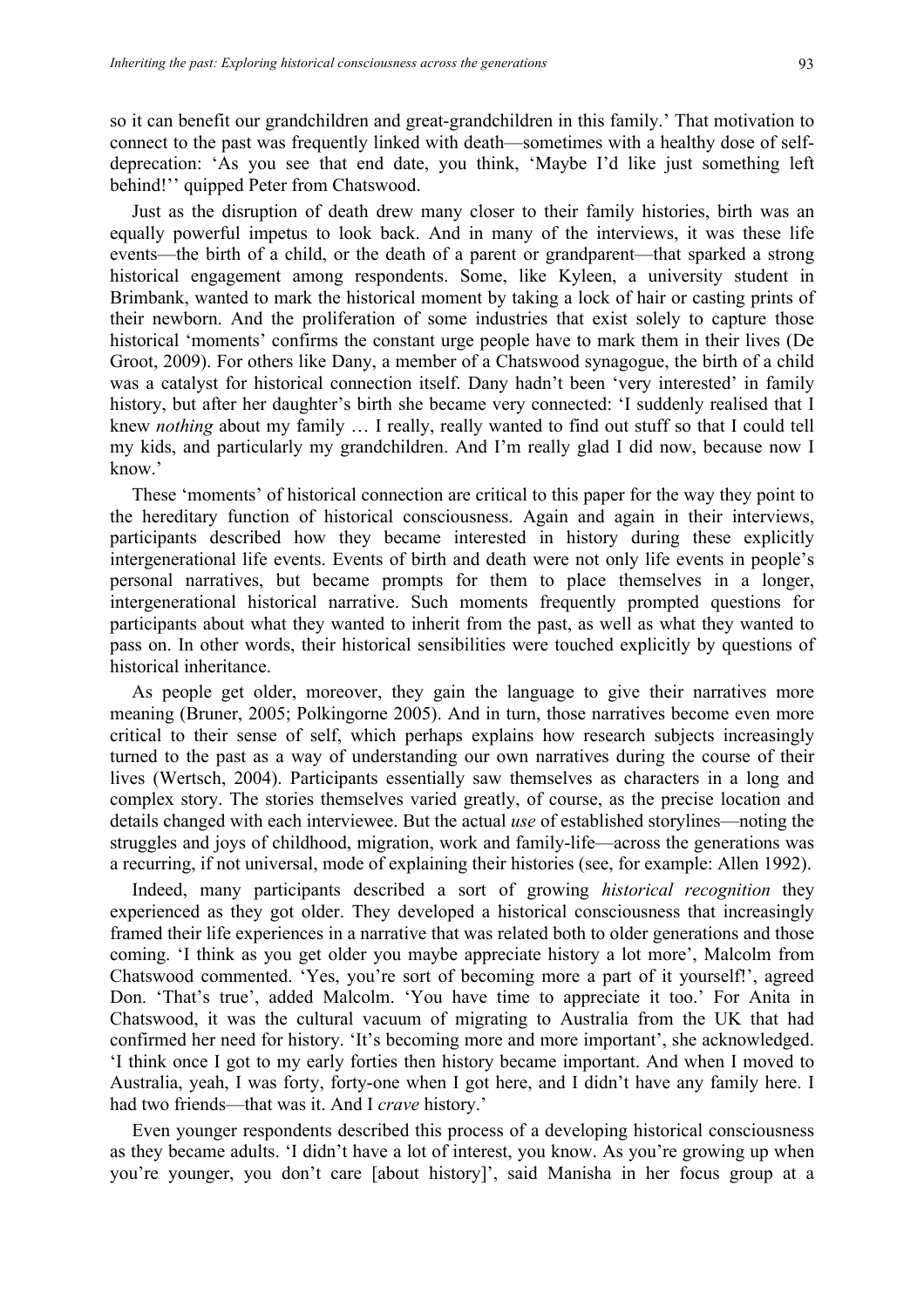university in Brimbank. 'But as I've gotten older I think I've taken more of an interest in the culture and history.' Silvie also sensed that that she had 'become quite inquisitive' as she'd grown older. And her classmate Kyleen felt the same: 'it hasn't been till I've gotten older that I've been more interested in it, because when you're children it's like '*whatever'*.

Reading their comments, it is possible to discern 'historical consciousness' as a process by which we connect our own narrative to a larger story and develop that state of 'pastmindedness' articulated by Ashton and Hamilton (2010, p.10). Indeed, narrative psychologists read this *act* of everyday narrative construction an ongoing linguistic and developmental process. Emphasising the 'importance of story-making for human understanding and action', scholars such as Donald Polkinghorne (2005, p.4) explain the significance of storytelling in human life as a predisposition that is confirmed and continuously reinforced by a complex cultural emphasis on narrative in human societies (see also: Bruner 2005; Wertsch, 2005). In other words, we understand ourselves by the stories we tell—hence our enduring affair with history. As we get older, moreover, we gain the language to give our narratives more meaning. And in turn those narratives become even more critical to our sense of self, which might explain why participants described increasingly turning to the past as a way of understanding their own narratives during the course of their lives (Wertsch, 2004).

#### **Passing on the past**

Understanding this 'archetypal disposition' of our family storylines reveals the ways we make history day to day—as Jerome Bruner (2005) notes, 'we impose coherence' on the past, we 'make it into history' (p. 37). So this urge to 'make stories' is an innate part of our historical consciousness. And the fact that participants sustain these storylines across generations reveals not only the process of their historical consciousness but its importance in their lives. It is clear from these interviews that the *meaning* respondents gain from inheriting and bequeathing their family histories is a sense of themselves as part of a historical narrative. And the sheer volume of family history guides and narratives (which are often self-published) demonstrates the immense scale of this historical inheritance (Kyle, 1994).

But why? Why the need to 'pass on' the past? In their influential research into the presence of the past in American life, Roy Rosenzweig and David Thelen looked at inheritance as a 'quest for immortality'—a desire to be remembered by future generations. In the hundreds of interviews they undertook they noticed a recurring theme, particularly among older participants, who 'burned with the wish to pass on everything' (Rosenzweig & Thelen 1998, p. 80).

This is true, but not quite the whole picture: for this research reveals historical inheritance as a quest for identity and belonging, rather than simply a desire for eternal life. There is strong evidence that participants *want* to inherit things from the past, be they stories, objects, or even values. After all, the act of passing on is also an act of reception: respondents in the *Whose Australia?* project hope to be remembered by creating and maintaining traditions, bestowing objects and ensuring their stories would be heard. Yet that historical legacy also needs to be seen in a generational sense, where those very same participants also want to know *more* about the past. They are hungry for history just as they desire to pass it on to their descendants.

As Neville, from a Men's Shed in Sydney's Chatswood described in relation to his own family:

Now I'm trying to find things to create the family history. I've got step-children, and I gave my great-grandfather's silver pocket-watch to one of my step-sons when he was married. And now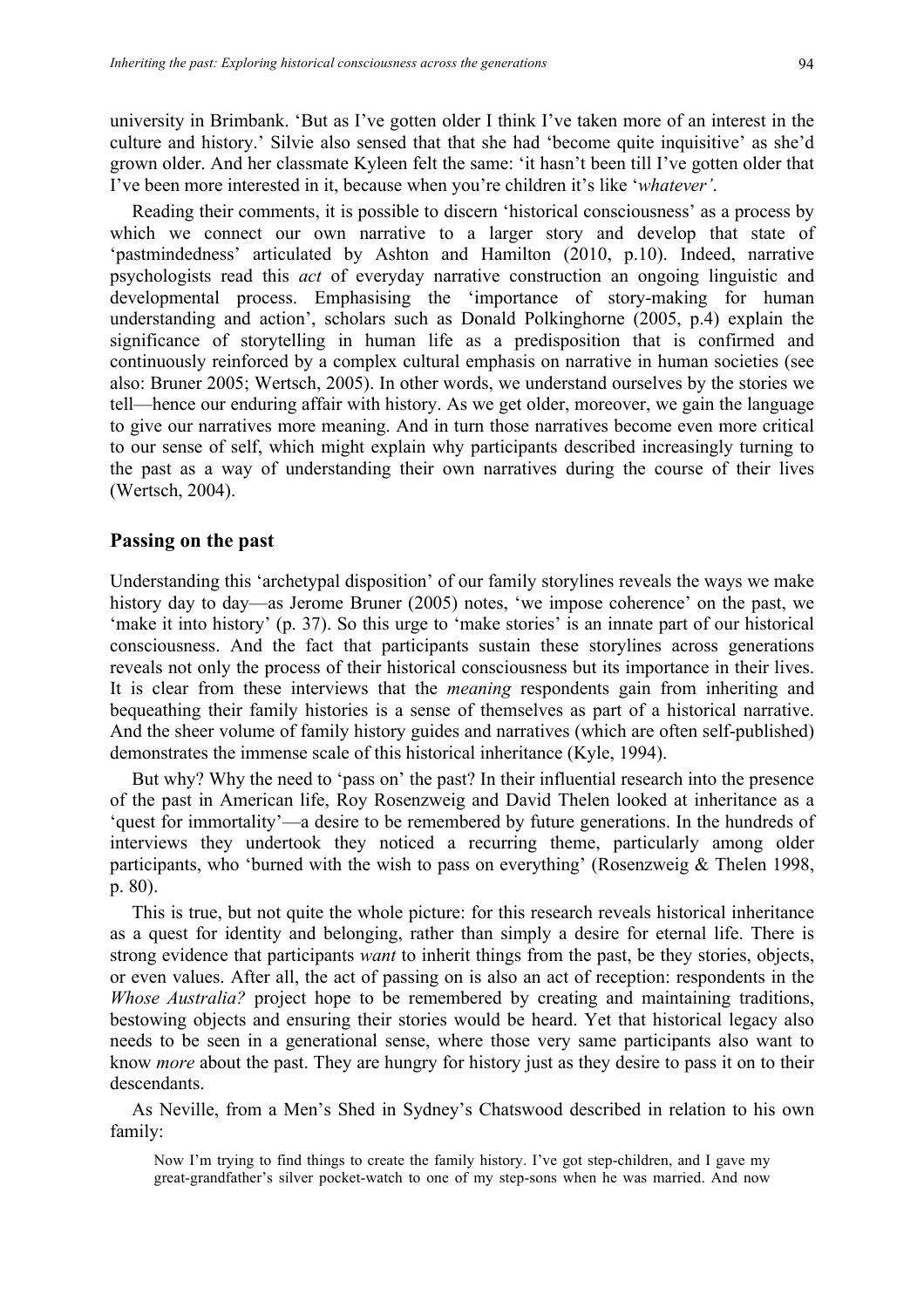I'm passing on the family bible, what I'm calling the family bible, to my son. So I actually think I'm trying to create the family history that hasn't been there before, because things that belonged to my grandfather, whom I was very close to, went to his oldest grandson, which was not me. So his memorabilia I didn't get to keep, so I'm kind of constructing that before I die, so the next generation is the keeper of the keepsakes.

At the Rockhampton Historical Society, Fay had inherited a number of objects from the past that she wanted to pass on when she died:

Um, Dad's hat, from the '60s, you know, every man wore a—Oh, a countryman—wore a hat to town. You know, you come to town once a week, you wore a hat. So I've kept Dad's hat. My mother's embroidery, my grandmother's embroidery, and my aunt's embroidery. They're just a few, there's lots of others, but just those sorts of things.

Fay's friend Margaret from the History Society had kept the 'doily holder bought at Jenolan Caves on my mother's honeymoon in 1931'. Meanwhile her daughter was 'anxious to keep my grandfather's watch'. Meanwhile, for two Indigenous participants, it was language, culture and place that needed passing on, rather than things: Jenny from Derby, was in the process of organising a 'return to country' to her family's traditional lands. 'I realise now with my grandchildren I've got a lot of work to do with teaching them what I know', said Jenny.

Older Australians aren't the only ones forging connections between generations. Sylvie, a Greek Australian university student from St Albans was collecting Greek recipes from her family: 'I'm basically getting all the recipes from my mum, and what she's gotten from her mum and her mum', she said. 'I'm actually making this now, just from knowledge, and I know my sisters want to do the same thing.' For many participants from migrant backgrounds, that question of cultural inheritance was particularly strong, and a number of them spoke about the need to pass on language and traditions as a way of maintaining their cultural heritage with family back 'home'.

So that question of inheritance is ultimately a dynamic one, reaching across generations in both directions, rather than simply an act of bestowal. 'Inheritance' refers not only to what we pass on, but what we take on from the past, how we see our*selves*. It is as is as complex and conflicted as we are, as Anna Green (2013) has suggested, creating 'a thoughtful dialogue between generations' (p. 397). It is not surprising, then, that we tend to get more interested in the past as we get older and life events—those familiar 'chapters' of birth, death, work and marriage—become part of our own lives.

#### **Histories left behind**

Critically, however, that idea of 'inheritance' has its corollary in forgetting (Connerton, 2008). More than mere absent-mindedness, forgetting in this sense is understood as an *act* the fact that some histories are passed on, while others are deliberately withheld (See, for example: Ricoeur, 2004; Buruma, 1995; Hein, 2000; Healy, 1997; Veracini, 2007; Wolfe, 2005). As the historian and writer Anna Haebich contends (2011) 'Forgetting and ignorance are never benign conditions: they do things' (p. 1035).

In highly repressive societies such as Soviet Russia, for example, the constant editing and erasure of official national histories resulted in people's censorship of their most intimate family memories and cultural identities (Wertsch, 2002; Fitzpatrick, 1999). These personal historical 'purges' or 'memory gaps', as Veronika Duprat-Kushtanina (2013, pp. 227-232) calls them, were a means of surviving the system by distancing oneself from the past. Yet they came at a cost. During her research, Duprat-Kushtanina 'discovered blanks in the history of many families … Some events, people, or even periods have been completely erased from the family stories passed down to them' (p. 226).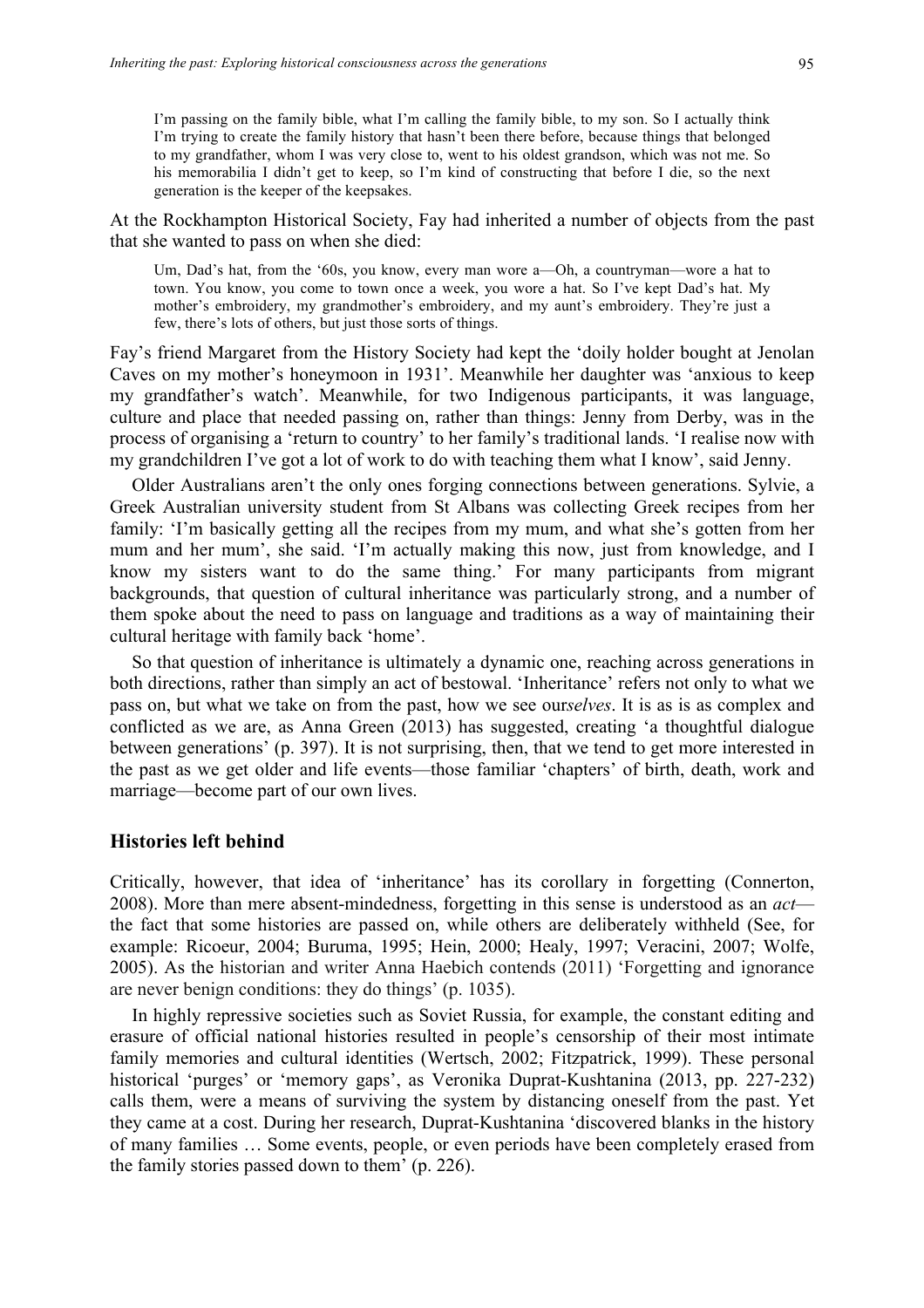Closer to home, the historian Henry Reynolds (1998) wondered why Australians had also been kept from the truth of their nation's Indigenous history. 'Why didn't we know? Why were we never told?' he famously asked. 'How did Australia itself forget the truth about pioneering around the vast frontiers?' Reynolds' intervention marked major shift in Australian history, where that 'great Australian silence' regarding Indigenous history had become indisputably and irrevocably challenged (and where Indigenous memory was finally upheld as more than a mere counter narrative) (Nugent, 2003; Stanner, 1968).

In a number of my interviews, there was also a distinct awareness among participants of history's potential for both continuity and discontinuity through the generations. Dorothy from the Rockhampton CWA described it in those terms precisely: 'Yes. I mean, you go back through it and some people say you've got skeletons in the closet. But that's life!' What's more, for many participants, those ellipses were as influential in shaping their historical consciousness as remembrance itself: their identities and their relationships to the past had actually been *formed* by the experience of silence. As this group of youth workers in Brimbank explained, narrative omissions were key to the way they sketched out and understood their family histories:

Matthew: Yeah, well towards the end my mum got a bit intrigued, because when my grandma was sick she started saying all this stuff that during World War II we changed our last name and everything, but we don't know anyone in Poland to find that out—because my grandpa was a Russian Jew so he had to change his name because of that, supposedly.

Nastassia: I know it's the same in our family. Like there's little bits and pieces of stories but it's kind of too hard to track it back to what it actually is.

Mostly, the stories respondents described in their interviews had been forgotten for a reason a sadness, perhaps, or a historical shame. And the idea of *protecting* future generations by withholding the past has been noted in studies of family history, such as Anna Green's UK research in which a number of her participants held back information 'deemed less reputable' from their interviews (Green, 2013, p. 391). The German historian Harald Welzer (2008) related similar scenarios in his work into intergenerational histories in Germany, where information about relatives' roles in WWII was simply omitted or altered in the recollections of family members.

It is not simply perpetrators who need protection from the legacy of the past, however. For Dany, a member of a Chatswood Synagogue in Sydney, being victims of Nazism had kept her parents silent: 'Because of the Holocaust, their response was to just forget about the past and just try and settle in Australia and have a future. And for me, particularly, they wanted me not to suffer the way they suffered. So they protected me by telling me nothing.' Silvie from Brimbank explained how her grandparents had simply left their family heritage and history in Poland, along with their former lives, when they migrated to Australia. 'My parents didn't find out about their heritage so we've lost a lot of information', she said. 'There's a lot about my past that I just won't know, just because culturally it just wasn't discussed around the dinner table about, you know, where they're from and their heritage and so on.

But what is the effect of this silence? A growing body of research has explored the importance of history to our sense of self in relation to historical consciousness, but what about our historical *unconscious*? What is the impact of the histories we *don't* know? For some, like Jarrod in Rockhampton, that historical absence was rationalised as an inevitable and acceptable feature of our technological and ephemeral culture: 'I'm wondering how important history is going to be in the future, in the world we're going into', he wondered. Such comments are critical reminders that for many 'ordinary people', history does not figure a major part of their lives.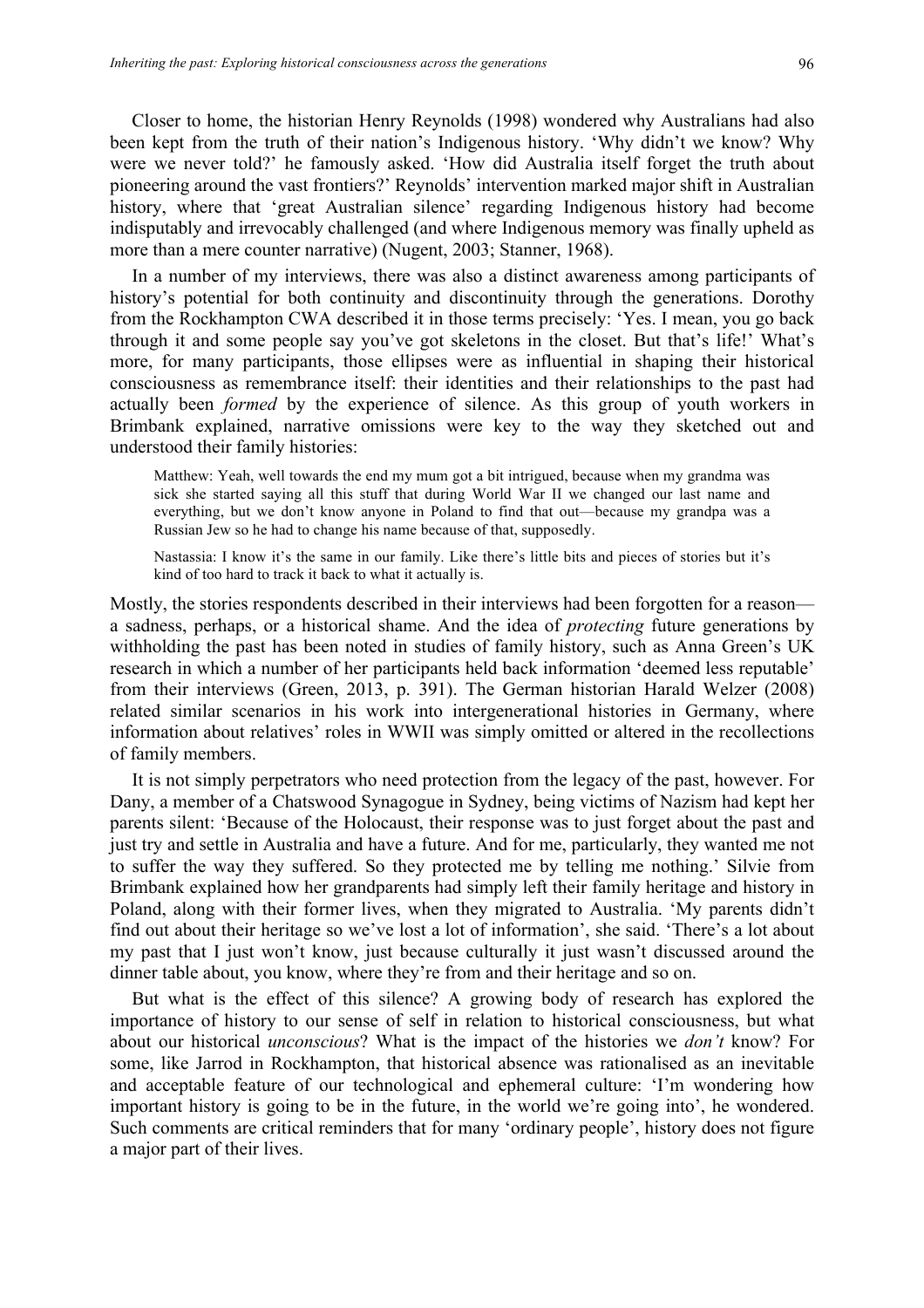Nevertheless, others like Silvie experienced such historical 'occlusion' (to use Wineburg et al.'s 2007, phrase, p.66) as a 'sort of a sense of loss', she explained. An understanding 'that there is a big part of who I am [which is gone], and it's a bit of a loss of identity'. That loss was even more pronounced among certain Indigenous participants, whose families had been victims of government policies of forced child removal throughout the twentieth century in Australia (Attwood 2005; Moses 2001, 2008; Haebich & Kinnane 2013).

These Stolen Generations represented a colossal intergenerational rupturing of not only families, but family *histories and narratives*, which some participants explored in their interviews. Tali, an Indigenous woman from Marrickville, unwittingly evoking Duprat-Kushtanina's Soviet research, talked about a 'gap' in the way her extended family understood themselves because of the stolen generations:

family history is your cultural history, so it's that gap that was created when they were taken away from their mothers into the hostels in Alice Springs, and how they have to go back and see if they can connect the two pieces together, and they say that it was really difficult. So their search for being Aboriginal, and defining themselves as Aboriginal within their family history, was sort of disconnected.

For Janie, an Indigenous student teacher in Derby, the stolen generations had the effect of removing her history…. 'It's very hard to find out information,' she said, 'because nothing is kept on Aboriginal children, or Aboriginal people. So if you've got a grandparent who was stolen or taken away, it's very hard to find all the connections. And all you get are little bits and pieces from the departments, and stuff that's kept at Battye library' (the State Library of Western Australia). The experience of the stolen generations had created distinct disconnections from the past, where whole family stories and important kinship information had simply been lost. Furthermore, compounding the physical removal of Indigenous children, the historical records were located in Perth, almost two and a half thousand kilometres away.

Again, it is the voices of participants themselves that reveal important insights into the dimensions of historical consciousness. Today, the history of the Stolen Generations is far from silent—thanks in large part to the testimony of Indigenous people, as well as the work of researchers, community workers, teachers, and advocates (for example: Haebich, 2000; Manne, 2001; Read, 1999; Commonwealth of Australia, 1997).<sup>3</sup> Yet the 'memory gap' that lingers on is much harder to define—and it is clear from these interviews that the effect of historical 'forgetting' figures powerfully in individuals' historical consciousness.

## **Conclusion**

There has been increasing research into the role of historical consciousness in the development of individual and collective identities, such that the term itself has become critical to the way we understand the role of history in public and private life around the world (eg. Rüsen 2012). Till now, however, the function of inheritance has not been widely considered. This study critically expands our understandings of historical consciousness by: (1) exploring the act of passing on the past as an ongoing and multivalent process (of bestowal and reception); and (2) proposing historical 'unconsciousness' as vital to the ways we conceptualise historical engagement.

As this paper has explored, the stories we are bequeathed and leave behind are critical to our historical sensibility. Participants frequently explained their historical engagement as a desire to understand themselves as part of a multigenerational narrative, and many also spoke about the stories and objects they had inherited and wanted to pass on in turn. Moreover, as this research reveals, forgetting is an equally powerful agent in the process of historical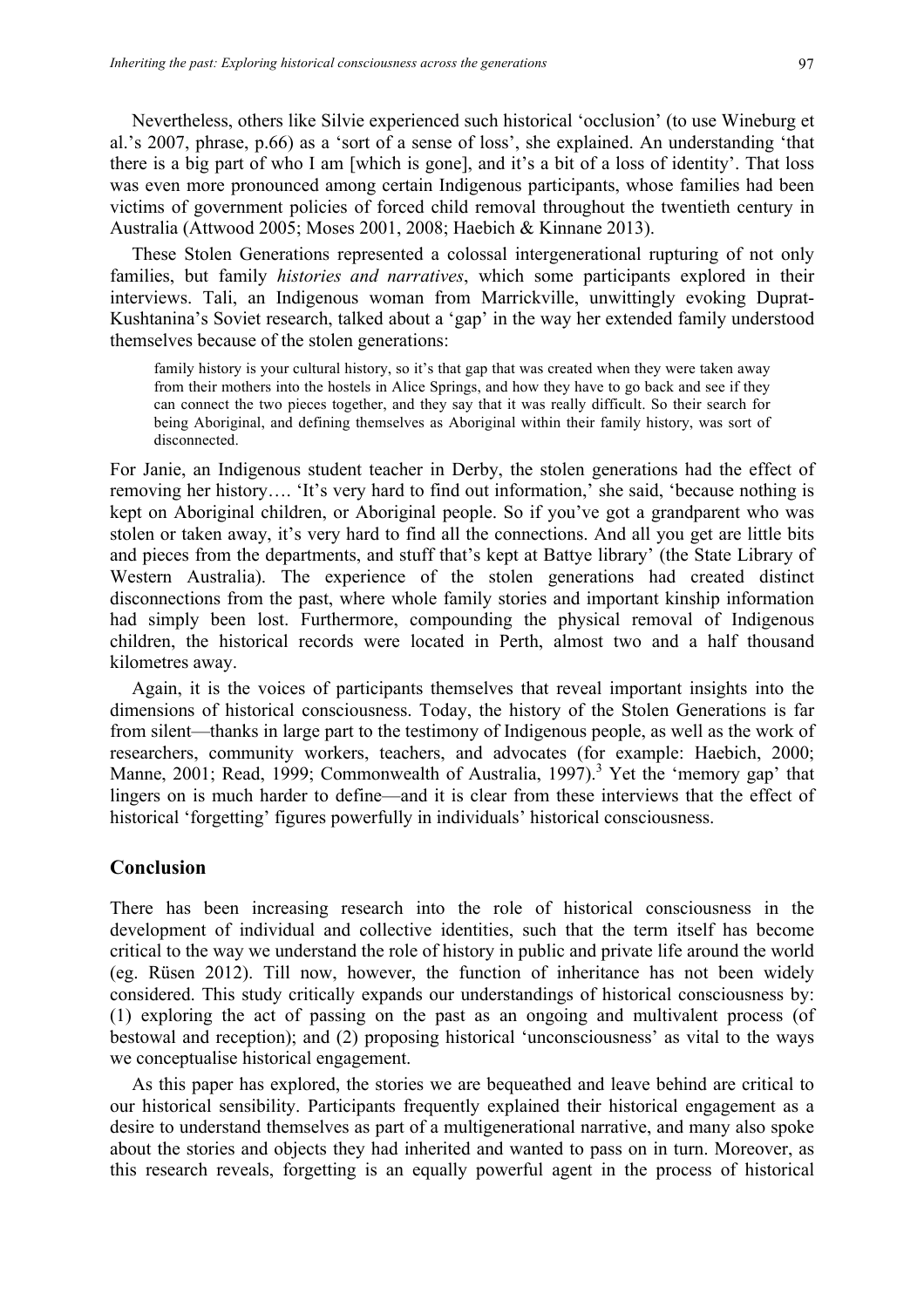consciousness, and those 'memory gaps' noted by participants are critical reminders of history's capacity to define our sense of self. Indeed, it is in those silences that further research may be able to contemplate the dimensions of our historical consciousness with greater complexity.

#### **Endnotes**

1 I have found reference to 'oral historiography' only once in any widely cited work – by David Henige, in his survey of the varied practices of oral history: David Henige Oral Historiography, London: Longman 1982.

2 At their request, the names of some participants have been changed.

3 And the generosity of a number of Indigenous participants taking part in this project is no exception.

#### **References**

- Abrams, L. (2014). Memory as both source and subject of study: The transformations of oral history. In S. Berger and B. Niven (Eds.), *Writing the history of memory* (pp. 89-109). London: Bloomsbury.
- Ahonen, S. (2012). Coming to terms with a dark past: How post-conflict societies deal with history. Frankfurt: Peter Lang.
- Allen, B. (1992). Story in oral history: Clues to historical consciousness. *Journal of American History, 79*(2), 606-11.
- Ashton, P. & Keane, H. (Eds.). (2009). *People and their pasts: Public history today*. Bassingstoke: Palgrave Macmillan.
- Attwood, B. (2005). *Telling the truth about Aboriginal history*. Crows Nest, NSW: Allen & Unwin.
- Berger, S. (Ed.). (2007). *Writing the nation: A global perspective*. Hampshire and New York: Palgrave Macmillan.
- Brett, J., & Moran A. (2005). *Ordinary people's politics*. Melbourne: Pluto Press.
- Bruner, J. S. (2005). Past and present as narrative constructions. In J. Straub (Ed.), *Narrative, identity, and historical consciousness* (pp. 23-43). New York: Berghahn Books.
- Burgess, J., Klaebe, H., & McWilliam, K. (2010). Mediatisation and institutions of public memory: digital storytelling and the apology. *Australian Historical Studies,* 41(2), 149- 165.
- Civics Expert Group. (1994). Whereas the People: Civics and Citizenship Education. Canberra: Commonwealth of Australia.
- Clark, A. (2005). Teaching the nation: Politics and pedagogy in Australian history. Melbourne: Melbourne University Press.
- Clark, A. (2008). History's children: History wars in the classroom. Sydney: UNSW Press.
- Commonwealth of Australia. (1997). Bringing Them Home: Report of the National Inquiry into the Separation of Aboriginal and Torres Strait Islander Children from their Families. Sydney: Human Rights and Equal Opportunity Commission.
- Connerton, P. (2008). Seven types of forgetting. *Memory Studies, 1*(1), 59-71.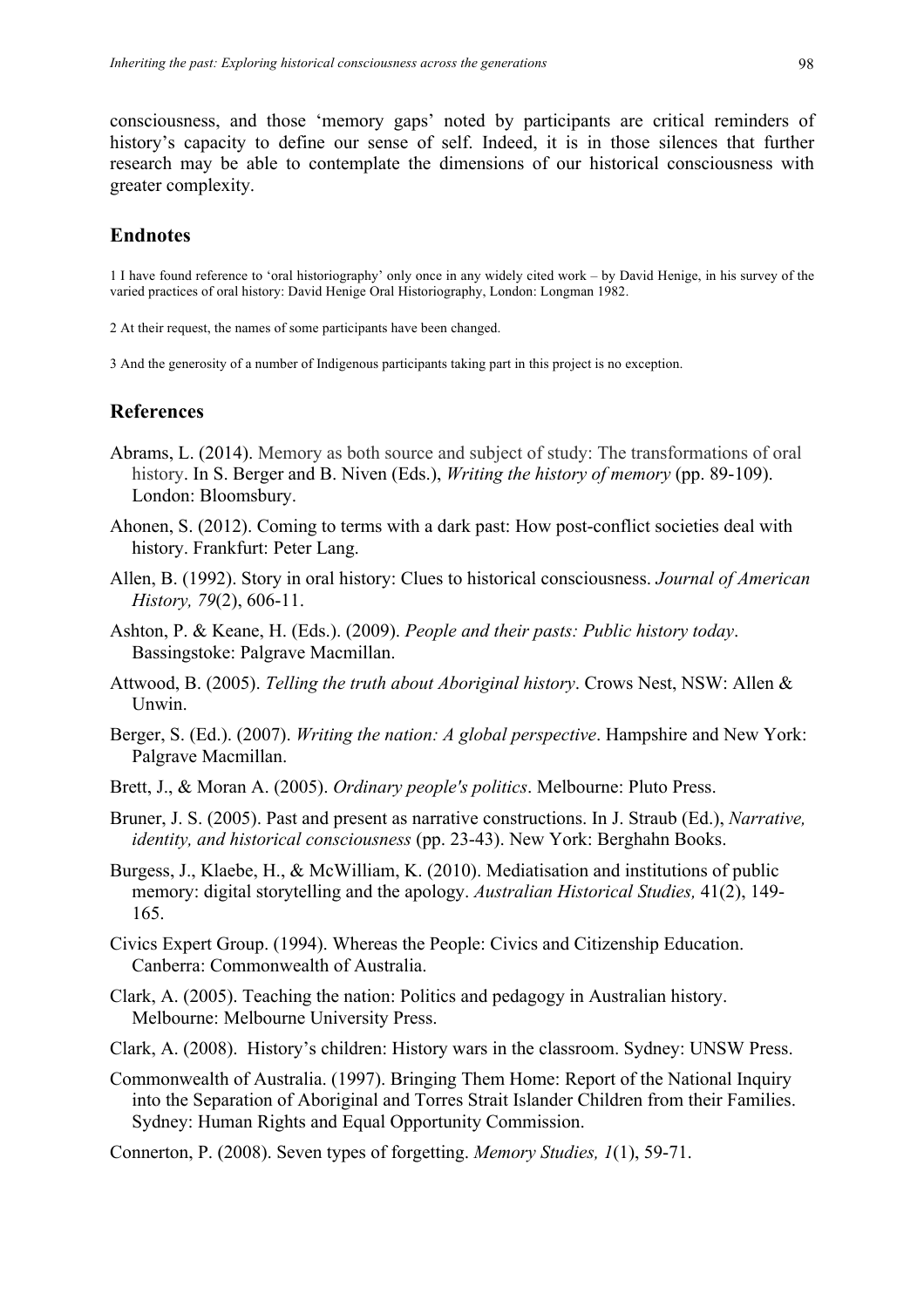- Conrad, M., Ercikan, K., Friesen, G., Létourneau, J., Mulse, D., Northrup, D., & Seixas, P. (2013). *Canadians and their pasts*. Toronto: University of Toronto Press.
- Crozier, B. (1994). Historical Societies. In P. O'Farrell & L. McCarthy. (Eds.), *Community in Australia* (pp. 48-49). Sydney: UNSW Community History Program.
- De Groot, J. (2009). Consuming history: Historians and heritage in contemporary popular culture. New York: Routledge.
- Dening, G. (1996). *Performances*. Melbourne: Melbourne University Press.
- Duprat-Kushtanina, V. (2013). Remembering the repression of the Stalin Era in Russia: On the non-transmission of family memory. *Nationalities Papers: The Journal of Nationalism and Ethnicity, 41*(2), 225-39.
- Fitzpatrick, S. (1999). Everyday Stalinism: Ordinary life in extraordinary times Soviet Russia in the 1930s. New York: Oxford University Press
- Green, A. (2013). Intergenerational family stories: Private, parochial, pathological? *Journal of Family History, 38*(4), 387-402.
- Haebich, A. (2000). *Broken circles: Fragmenting Indigenous families 1800-2000*. Fremantle: Fremantle Arts Centre Press.
- Haebich, A. (2011). Forgetting Indigenous histories: Cases from the history of Australia's stolen generations. *Journal of Social History, 44*(4), 1033-1046.
- Haebich, A. & Kinnane, S. (2013). Indigenous Australia. In A. Bashford & S. Macintyre (Eds.), *The Cambridge history of Australia* (Vol. 2) (pp. 332-357). Melbourne: Cambridge University Press.
- Halbwachs, M. (1992). *On collective memory.* (L. A. Coser, Trans.). Chicago: University of Chicago Press.
- Hamilton, P. (2003). Sale of the century? Memory and historical consciousness in Australia. In K. Hodgkin & S. Radstone. (Eds.), *Contested pasts: The politics of memory* (pp. 136- 152). London: Routlege.
- Hamilton, P., & Shopes, L. (2008). *Oral history and public memories*. Philadelphia: Temple University Press.
- Hirst, J. (2002). *Australia's democracy: A short history*. Sydney: Allen & Unwin.
- Jensen, B. E. (2009). Usable pasts: Comparing approaches to popular and public history. In P. Ashton & H. Kean (Eds.), *People and Their Pasts: Public History Today*. Basingstoke: Palgrave Macmillan: 42-56
- Kyle, N. (1994). Family History. In P. O'Farrell & L. McCarthy (Eds.). *Community in Australia* (pp. 63-75). Sydney: UNSW Community History Program.
- Lee, P. (2002). *Understanding history*. Paper presented at the Canadian Historical Consciousness in an International Context: Theoretical Frameworks Conference, Centre for the Study of Historical Consciousness, University of British Columbia, Vancouver, BC, 2001. Retrieved 29 November 2007, http://www.cshc.ubc.ca/pwias/viewabstract.php?10
- Linenthal, E. T., & Engelhardt, T. (Eds.). (1996). *History wars: The Enola Gay and other battles for the American past*. New York: Metropolitan Books.
- Lowenthal, D. (1997). History and memory. *The Public Historian, 19*(2), 31-43.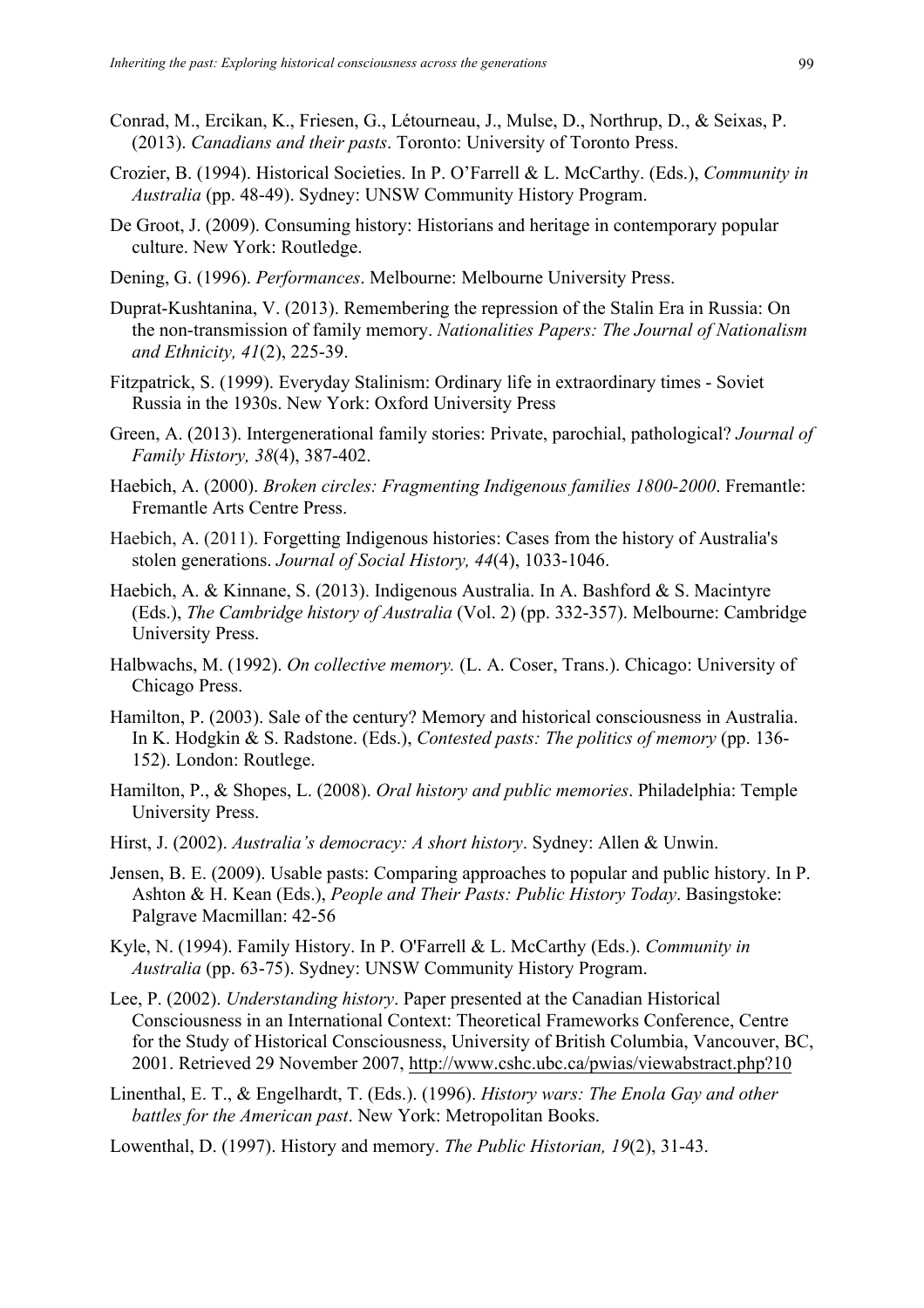- Lowenthal, D. (1998). *The heritage crusade and the spoils of history*. Cambridge: Cambridge University Press.
- Macintyre, S., & Clark, A. 2003. *The history wars*. Melbourne: Melbourne University Press.
- Manne, R. (2001). In denial: the stolen generations and the right. *Quarterly Essay*, 1.
- Ministerial Council on Education, Employment, Training and Youth Affairs. (2006). *National assessment program: Civics and citizenship years 6 and 10 report 2004*. Carlton South: Curriculum Corporation.
- Megill, A. (1994). Jörn Rüsen's theory of historiography between modernism and rhetoric of inquiry. *History and Theory, 33*(1), 39-60.
- Moses, A. D. (2001). Coming to terms with genocidal pasts in comparative perspective: Germany and Australia. *Aboriginal History, 25,* 91-115.
- Moses, A. D. (2008). Moving the genocide debate beyond the history wars. *Australian Journal of Politics and History, 54*(2), 248-70.
- Morton, T. (2000). Teaching and learning history in Canada. In P. N. Stearns, P. Seixas, & S. Wineburg (Eds.), *Knowing, Teaching and Learning History: National and International Perspectives* (pp. 51-62). New York: New York University Press.
- Morton, T. (2006). Canadian history teaching in Canada: What's the big deal? In R. Sandwell (Ed.), *To the past: History education, public memory, and citizenship in Canada* (pp. 23- 31). Toronto: University of Toronto Press.
- Nash, G. B., Crabtree, C., & Dunn, R. E. (1997). *History on trial: Culture wars and the teaching of the past*. New York: Alfred A, Knopf.
- Nora, P. (1996-98). *Realms of memory: Rethinking the French past*. New York: Columbia University Press.
- Nugent, M. (2003). Aboriginal family history: Some reflections. *Australian Cultural History, 22,* 143-53.
- Olick, J. K. (Ed.) (2003). *States of memory: Continuities, conflicts, and transformations in national retrospection*. Durham; London: Duke University Press.
- Phillips, T., & Smith, P. (2000). What is 'Australian'? Knowledge and attitudes among a gallery of contemporary Australians. *Australian Journal of Political Science, 35*(2), 203- 24.
- Polkinghorne, D. (2005). Narrative psychology and historical consciousness. In J. Straub (Ed.), *Narrative, Identity, and Historical Consciousness* (pp. 3-22). New York: Berghahn Books.
- Print, M. (1995). *Political understanding and attitudes of secondary students.* Canberra: Parliamentary Education Office
- Read, P. (1999). *A rape of the soul so profound: The return of the stolen generations*. St Leonards, NSW: Allen & Unwin.
- Reynolds, H. (1998). *Why weren't we told? A personal search for the truth about our history*. Ringwood: Viking.
- Rüsen, J. (2005). Preface. In J. Straub (Ed.), *Narrative Identity, and Historical Consciousness* (pp. vii-xii). New York: Berghahn Books.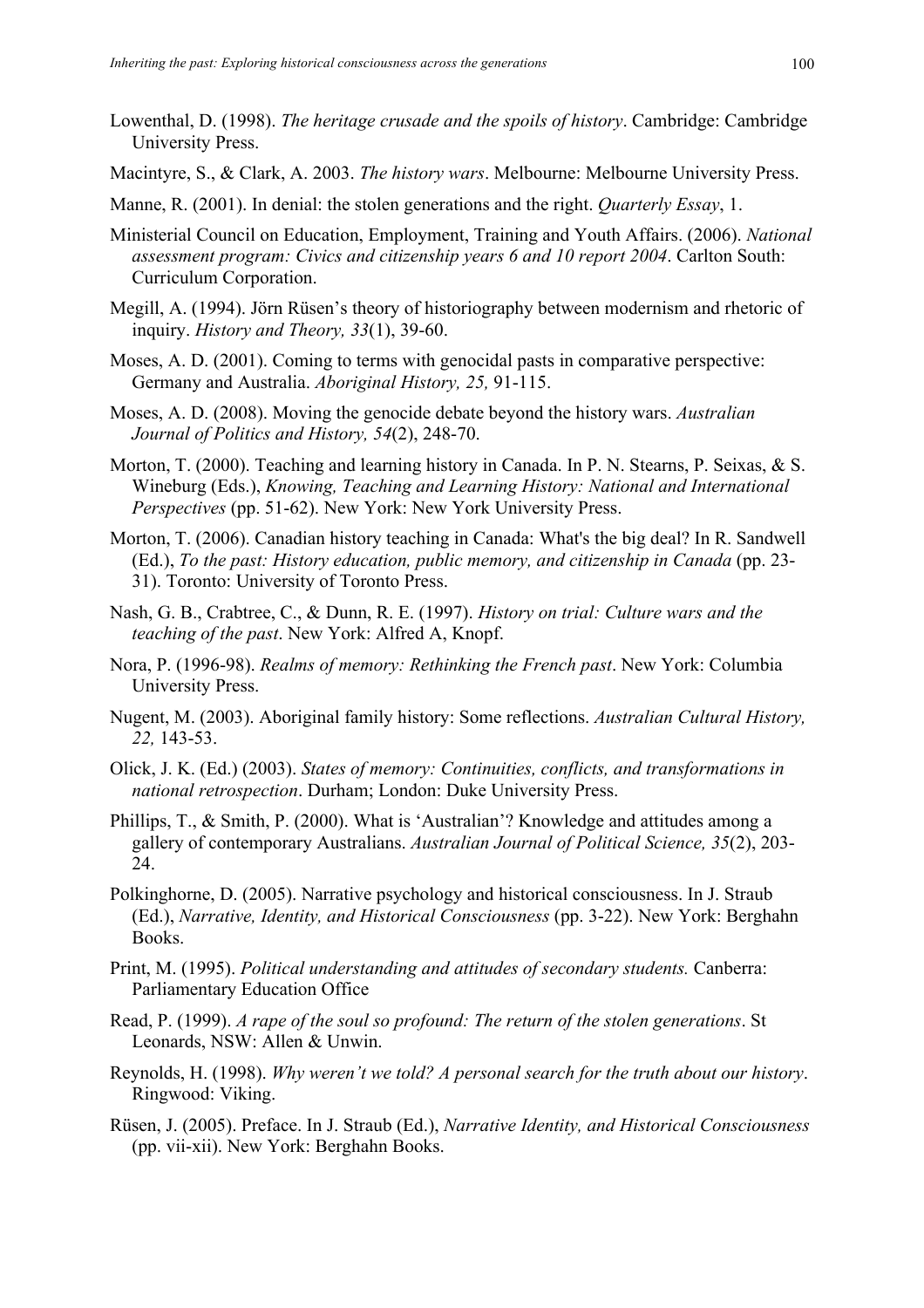- Rüsen, J. (2012). Tradition: A principle of historical sense-generation and its logic and effect in historical culture. *History and Theory, 51*(4), 45-59.
- Samuel, R. (1994). *Theatres of memory: Past and present in contemporary culture*. London: Verso.
- Sandwell, R. (Ed.) (2006). *To the past: History education, public memory, and citizenship in Canada*. Toronto: University of Toronto Press.
- Sear, M. (2013). History in communities. In A. Clark, & P. Ashton (Eds.), *Australian History Now* (pp. 198-214). Sydney: New South.
- Sears, A. & Hyslop-Margison, E. J. (2007). Crisis as a vehicle for educational reform: The case of citizenship education. *Journal of Educational Thought,* 41(1), 47-62.
- Seixas, P. (2006a). What is historical consciousness. In R. Sandwell (Ed.). *To the past: History education, public memory, and citizenship in Canada* (pp. 11-22). Toronto: University of Toronto Press.
- Seixas, P. (Ed.) (2006b). *Theorizing historical consciousness*. Toronto: University of Toronto Press.
- Spillman, L. (2003). When do collective memories last? Founding moments in the United States and Australia. In J. K. Olick *States of Memory: Continuities, Conflicts, and Transformations in National Retrospection* (pp. 161-192). Durham; London: Duke University Press.
- Stanner, W. E. H. (1968). *After the Dreaming, 1968 Boyer lectures*. Sydney: Australian Broadcasting Corporation.
- Stearns, P. N., Seixas, P., & Wineburg, S. (Eds.). (2000). *Knowing, teaching and learning history: National and international perspectives*. New York: New York University Press.
- Straub, J. (Ed.) (2005). *Narrative identity, and historical consciousness*. New York: Berghahn Books.
- Summerfield, P. (2004). Culture and composure: Creating narratives of the gendered self in oral history interviews. *Cultural and Social History, 1*(1), 65-93.
- Symcox, L. (2002). *Whose history? The struggle for national standards in American classrooms.* New York: Teachers College Press.
- Taylor, T. (2003). Trying to connect: Moving from bad history to historical literacy in schools. *Australian Cultural History, 22,* 175-90.
- Tosh, J. (2008). *Why history matters*. Bassingstoke: Palgrave Macmillan.
- Welzer, H. (2008). Collateral damage of history education: National Socialism and the Holocaust in German family memory. *Social Research, 75*(1), 287-314.
- Wertsch, J. (2002). *Voices of collective remembering*. Cambridge: Cambridge University Press.
- Wertsch, J. (2004). Specific narratives and schematic narrative templates. In P. Seixas (Ed.), *Theorizing historical consciousness* (pp. 49-62). Toronto: University of Toronto Press.
- Wineburg, S. (2001). *Historical thinking and other unnatural acts: Charting the future of teaching the past*. Philadelphia: Temple University Press.